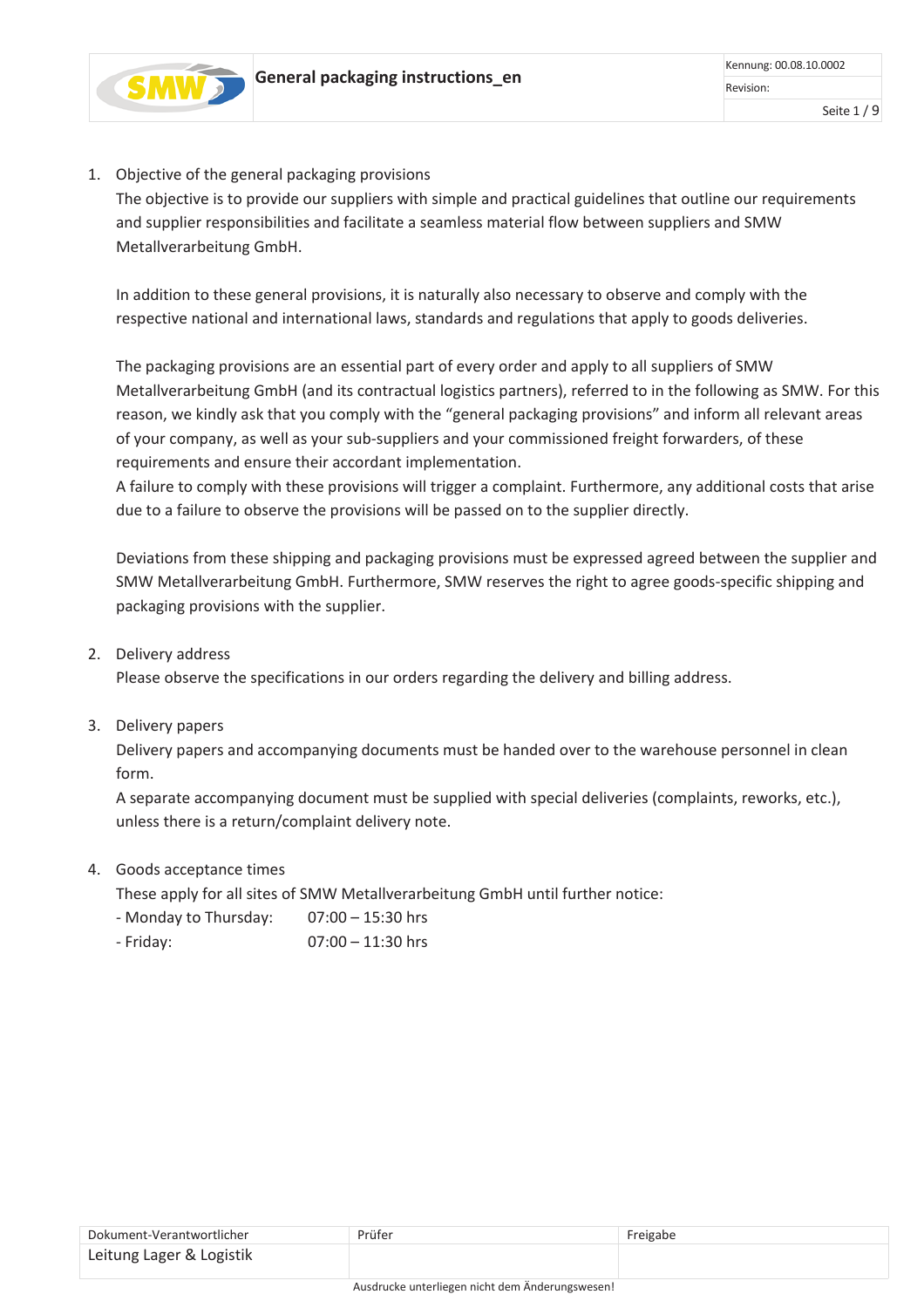

### 5. Packaging provisions

5.1. Policy

Only exchangeable or recyclable packaging is permitted, to ensure that the waste management targets of SMW and the environmental laws are observed according to the following priorities:

5.1.1.Avoidance:

Adequate goods protection with the minimum use of packaging materials (volume and weight).

5.1.2.Reduction:

The reduction and continuous improvement of reusable packaging and materials.

5.1.3.Reuse:

Environmentally compatible, unmixed and reusable materials should be selected for all types of packaging and filling materials.

5.2. General packaging requirements

The selected packaging must satisfy the requirements of the packaged goods. In general, it must withstand the stresses of the intended mode of transport. This means it is necessary to consider the transport route and means of transport, as well as any relevant circumstances, such as weather influences and handling during transhipment. The sender shall be liable for all damage and costs that are caused by packaging if this does not satisfy the aforementioned requirements.

# 5.3. Specific packaging requirements

The transport packaging must guarantee sufficient protection of the packaging and loading units during transport, handling and storage. In order to achieve the quality-compliant delivery of parts, the following points must be observed as a minimum:

- 5.3.1.The packaging must guarantee protection of the parts against mechanical damage, soiling and corrosion.
- 5.3.2.Boxes must be closed with adhesive tape and not with metal staples
- 5.3.3.No metal strapping shall be used as transport protection
- 5.3.4.Specified pallet dimensions and the maximum permissible weight must be observed

# 5.4. Packaging

With all forms of shipping, select adequate packaging that is appropriate for the goods and secure during transport. Transport damage costs that are not recognised by insurers due to inadequate packaging shall be borne by the supplier.

Packaging must be planned with consideration to logistics, transport and quality assurance, environmental compatibility and efficiency aspects, and in accordance with ISO 14001. The packaging materials must be labelled with the transport and packaging symbols applicable to the respective product. The supplier must guarantee the possibility of disposal according to separate materials by SMW, without additional separation efforts and costs. When determining the packaging design please also consider the transportation equipment required.

| Dokument-Verantwortlicher | Prüfer | Freigabe |
|---------------------------|--------|----------|
| Leitung Lager & Logistik  |        |          |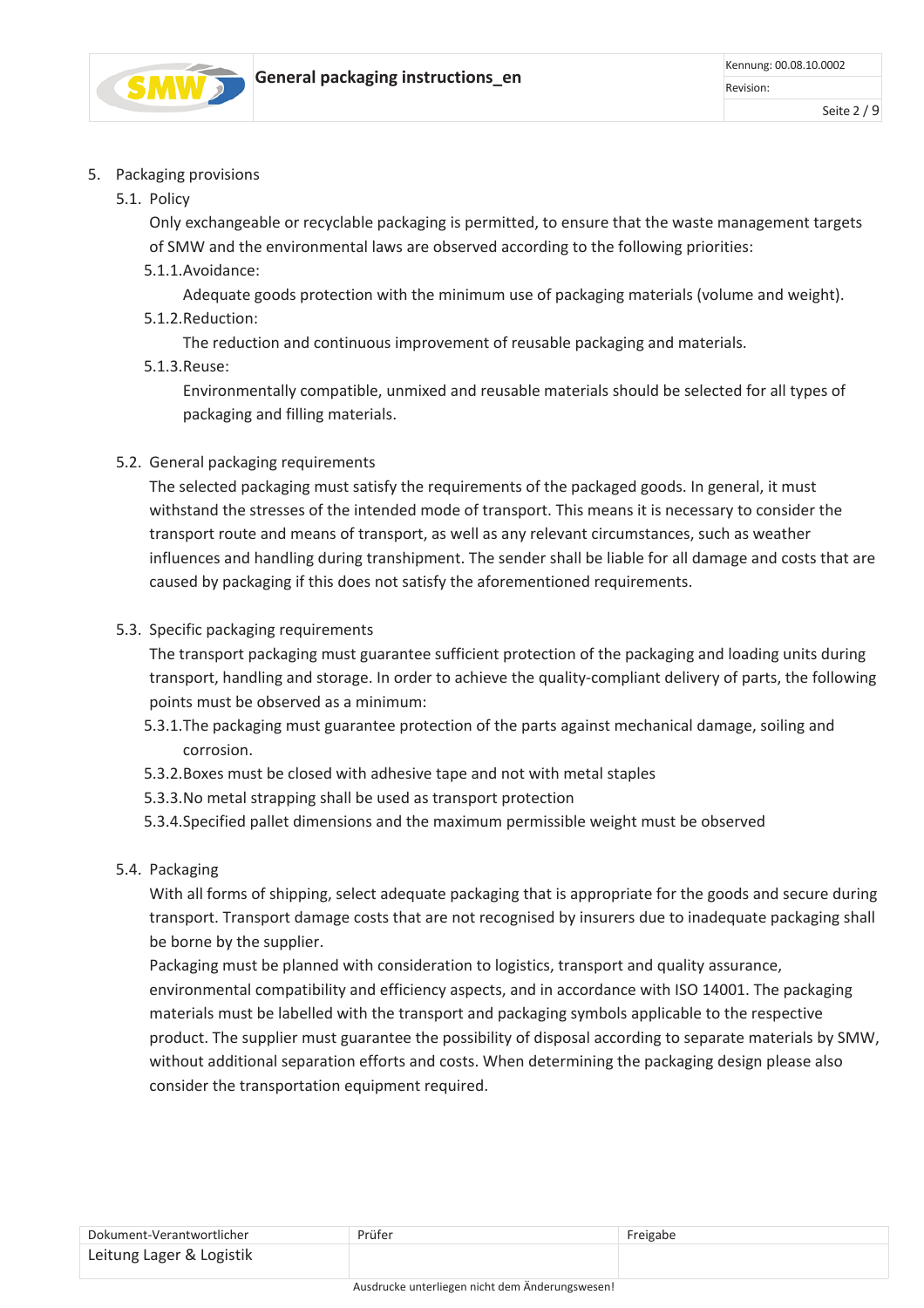

# **5.4.1. General**

- All shipments must delivered on undamaged euro pallets per DIN EN 13698 or on one-way pallets with a basic size of 1,200 x 800 mm and must comply with the exchange criteria of EPAL.
- Deviating loading equipment is only permissible for the delivery of long goods or coils. When delivering long goods or coils, the supplier must select load carriers and packaging such that safe transport of the goods is guaranteed.
- **Maximum permissible size and weight max. L = 1.200mm max. W = 800mm max. H = 970mm max. weight = 1000kg**
- **Any projection of the goods including tilted position is not permitted, i.e.: is prohibited!**
- **The fork clearance of all load carriers must be clear of film.**
- **The centre of gravity of the load must always be in the middle!**
- **All loads must be secured against tipping and/or sliding unsecured pallets will not be accepted!**
- Projecting film, paper, labels, tape, etc. is prohibited.
- Any mixed pallets that are not clearly recognisable must be uniformly labelled as such. Mixed pallets should always be avoided.

#### 5.4.2.Pallets

#### Non-exchangeable euro pallets

If euro pallets exhibit the following damage, the pallets cannot be exchanged and must be repaired in accordance with the provisions of the UIC information sheet 435-4.

Further features of non-exchangeable euro pallets are poor general condition, carrying capability or reliability/safety are no longer guaranteed, soiling is so great that the transport goods could be soiled, severe splintering is apparent on multiple blocks, as well as apparent use of impermissible parts following a repair

Possible damage:

- A base or top edge board is splintered such that more than one nail or screw shaft is visible
- The EUR marking on the right and the railway stamp on the left are missing
- A board is missing
- A block is missing or is split such that more than one nail is visible
- A board exhibits a crosswise or diagonal break
- More than two base or top edge boards are splintered such that more than one nail or screw shaft is visible

| Dokument-Verantwortlicher | Prüfer | Freigabe |
|---------------------------|--------|----------|
| Leitung Lager & Logistik  |        |          |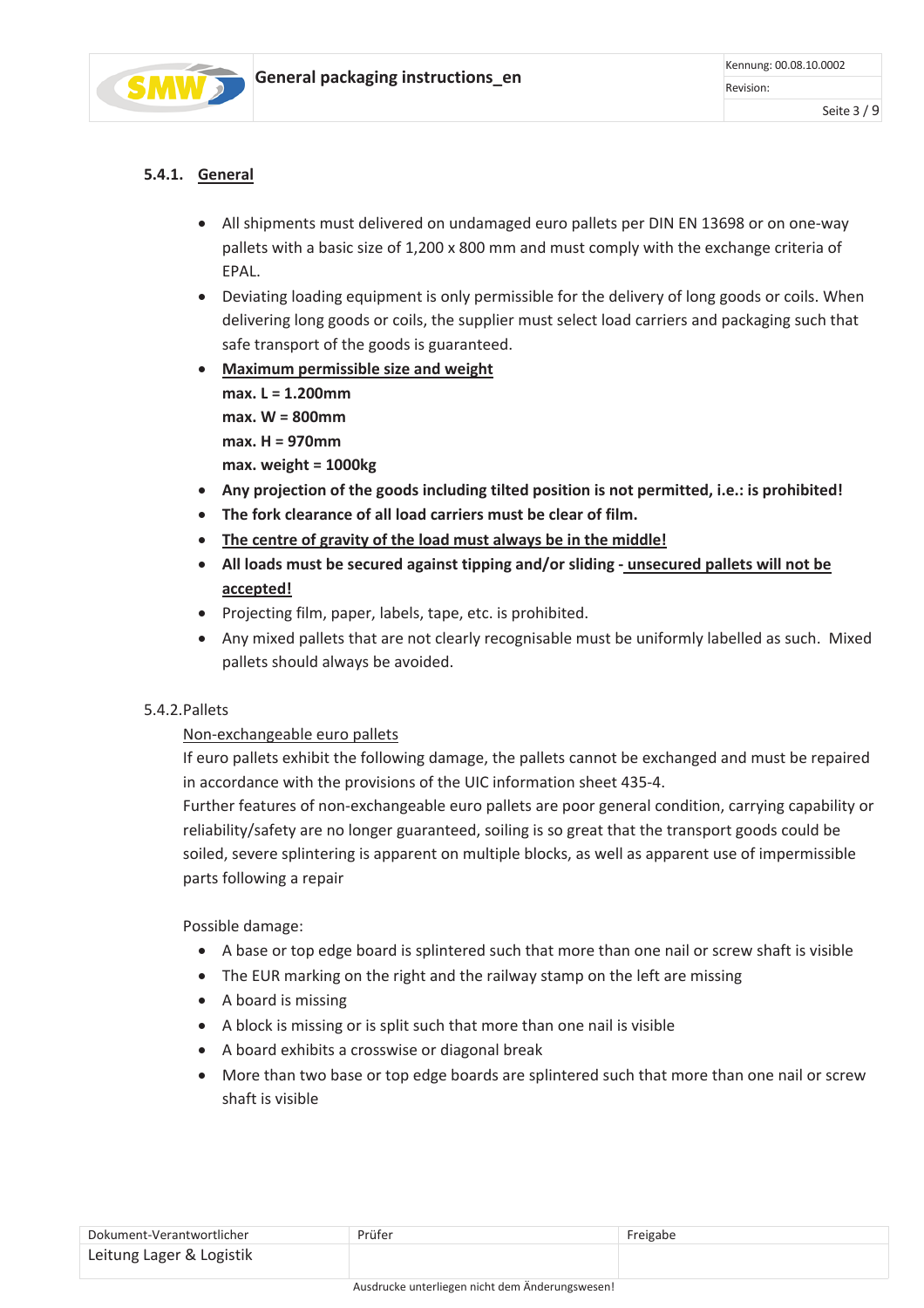

- 5.4.3.Guidelines for packing pallets
	- Stack in rows

Rows provide the maximum stacking strength.



• Make sure nothing overhangs Goods must fit on the pallet, without hanging over the edge. **SMW accepts no projections**



**Lashing** 

Use packing straps and/or stretch film to secure objects to the pallet. **Keep the pallet fork clearance clear!**



- Clear labelling
	- Because the pallets are predominantly placed in storage, the labelling must be applied to the

| Dokument-Verantwortlicher | Prüfer | Freigabe |
|---------------------------|--------|----------|
| Leitung Lager & Logistik  |        |          |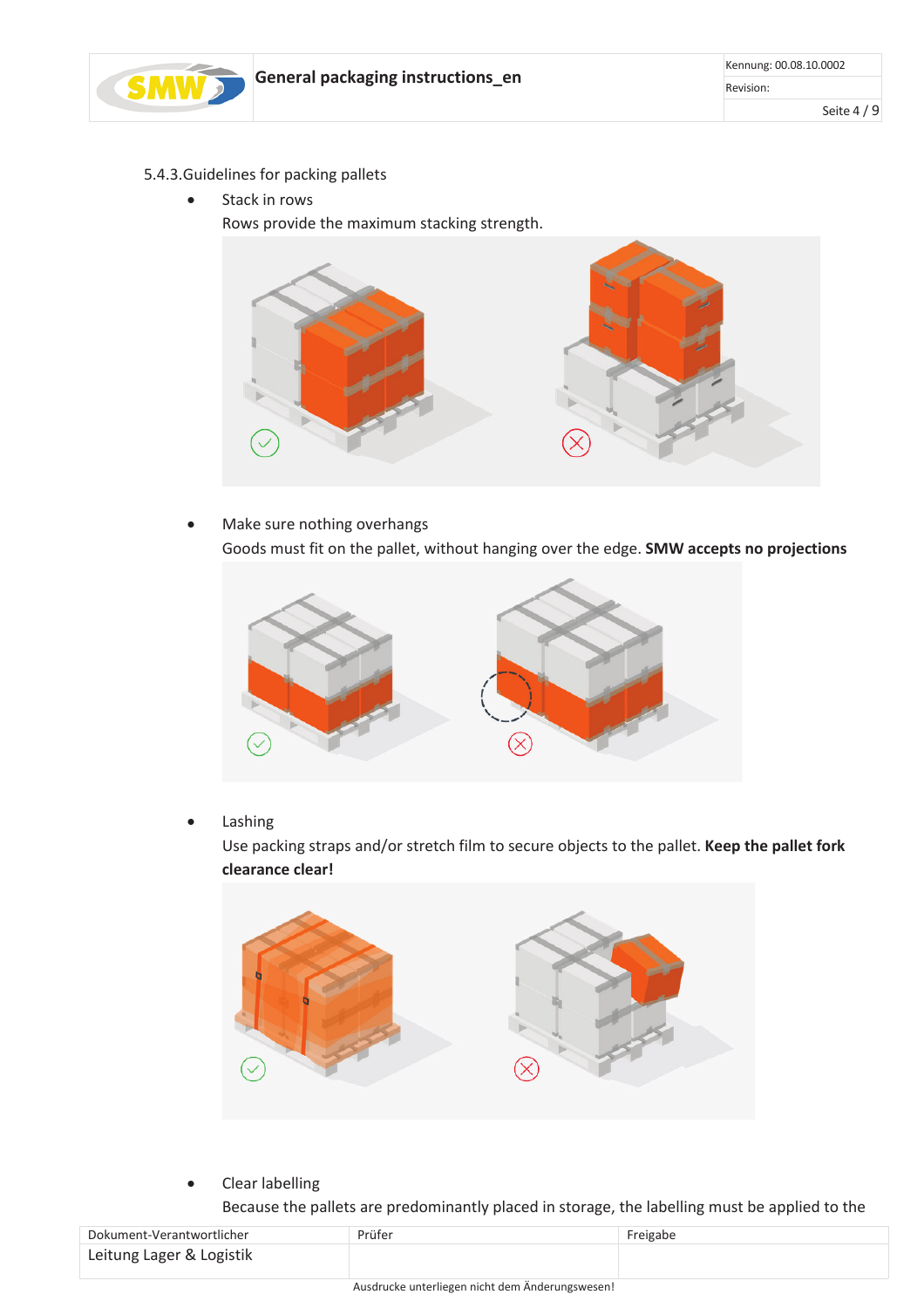

front face and not on the top.



#### 5.4.4.Stacking frames

Stacking frames with a height of 400mm, standardised per ÖNORM A 5301, are deemed exchangeable.



#### 5.4.5.Box pallets

Box pallets must comply with the exchange criteria and therefore be EPAL compliant.

#### Non-exchangeable box pallets

If box pallets exhibit one of more of the following forms of damage, the box pallets cannot be exchanged and must be repaired by the shipment supplier in accordance with the provisions of the UIC information sheet 435-4! Non-exchangeable box pallets are not subject to settlement against the SMW – TGT account and are therefore not credited to the supplier. The resultant additional costs shall be billed to the supplier.

Possible damage:

- Deformed push-fit bracket attachments/corner posts
- Hinged front panels not working
- Bent base frame or feet
- Cracked steel mesh
- Broken or missing board
- Missing railway/pallet organisation stamp and/or EUR mark
- Possible soiling of the cargo due to high level of rust/soiling

| Dokument-Verantwortlicher | Prüfer | Freigabe |
|---------------------------|--------|----------|
| Leitung Lager & Logistik  |        |          |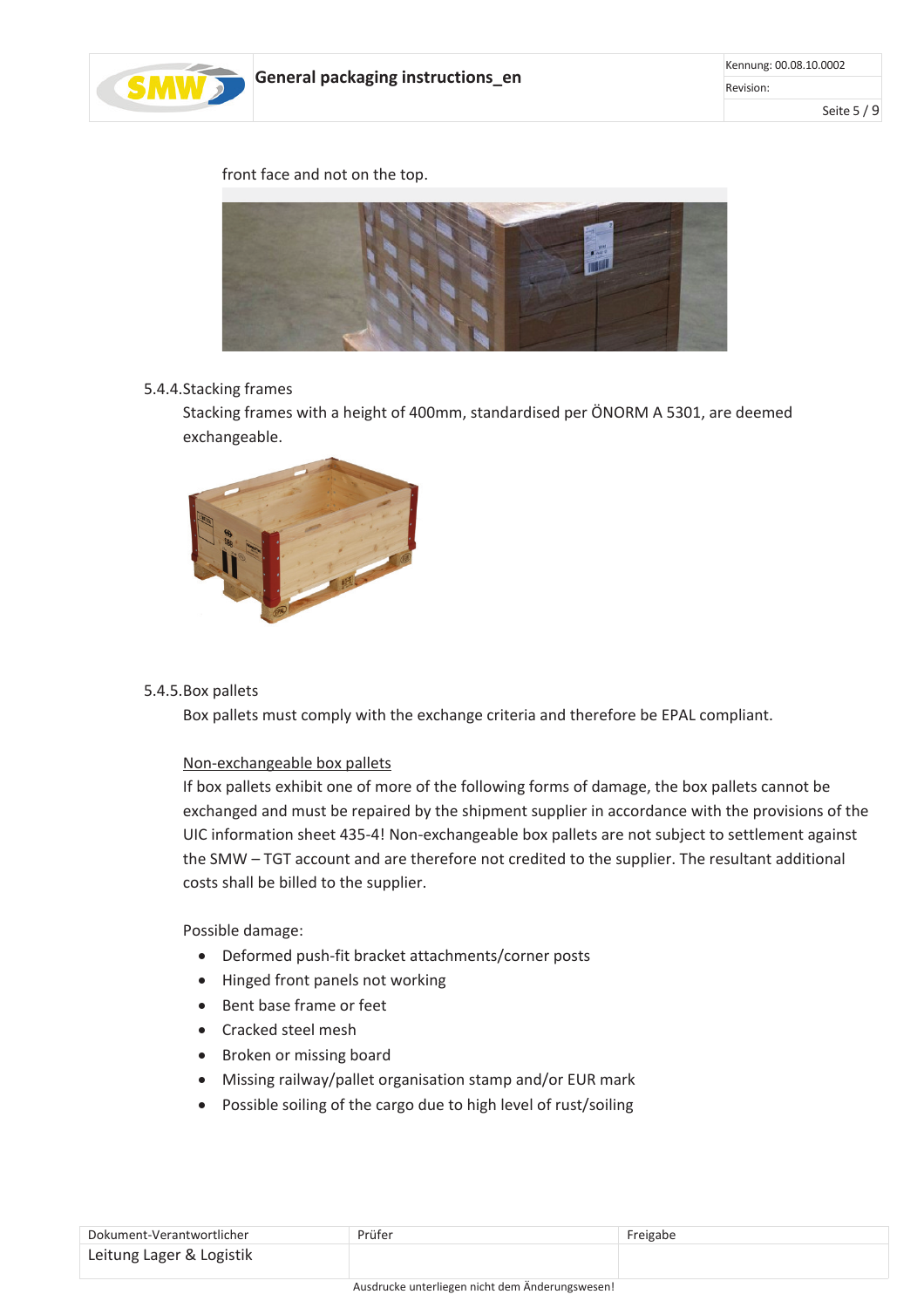

- 5.4.6.Shipping boxes
	- Ensure suitable quality
		- Used boxes are weaker. Make sure your box is strong and in good condition



• Avoid unused space Avoid boxes that are too large for their contents



If padding material is used, make sure this can be removed quickly and easily, and that this can be recycled if possible. Avoid loose filler materials such as packing chips, shredded material, newspaper, wood wool, etc.



Adequate transport protection is essential. Make sure edges are protected by suitable padding. Protect cylindrical parts with screwed edges if necessary.

| Dokument-Verantwortlicher | Prüfer                                                                                                                                                                                                                         | Freigabe |
|---------------------------|--------------------------------------------------------------------------------------------------------------------------------------------------------------------------------------------------------------------------------|----------|
| Leitung Lager & Logistik  |                                                                                                                                                                                                                                |          |
|                           | and the contract of the contract of the contract of the contract of the contract of the contract of the contract of the contract of the contract of the contract of the contract of the contract of the contract of the contra |          |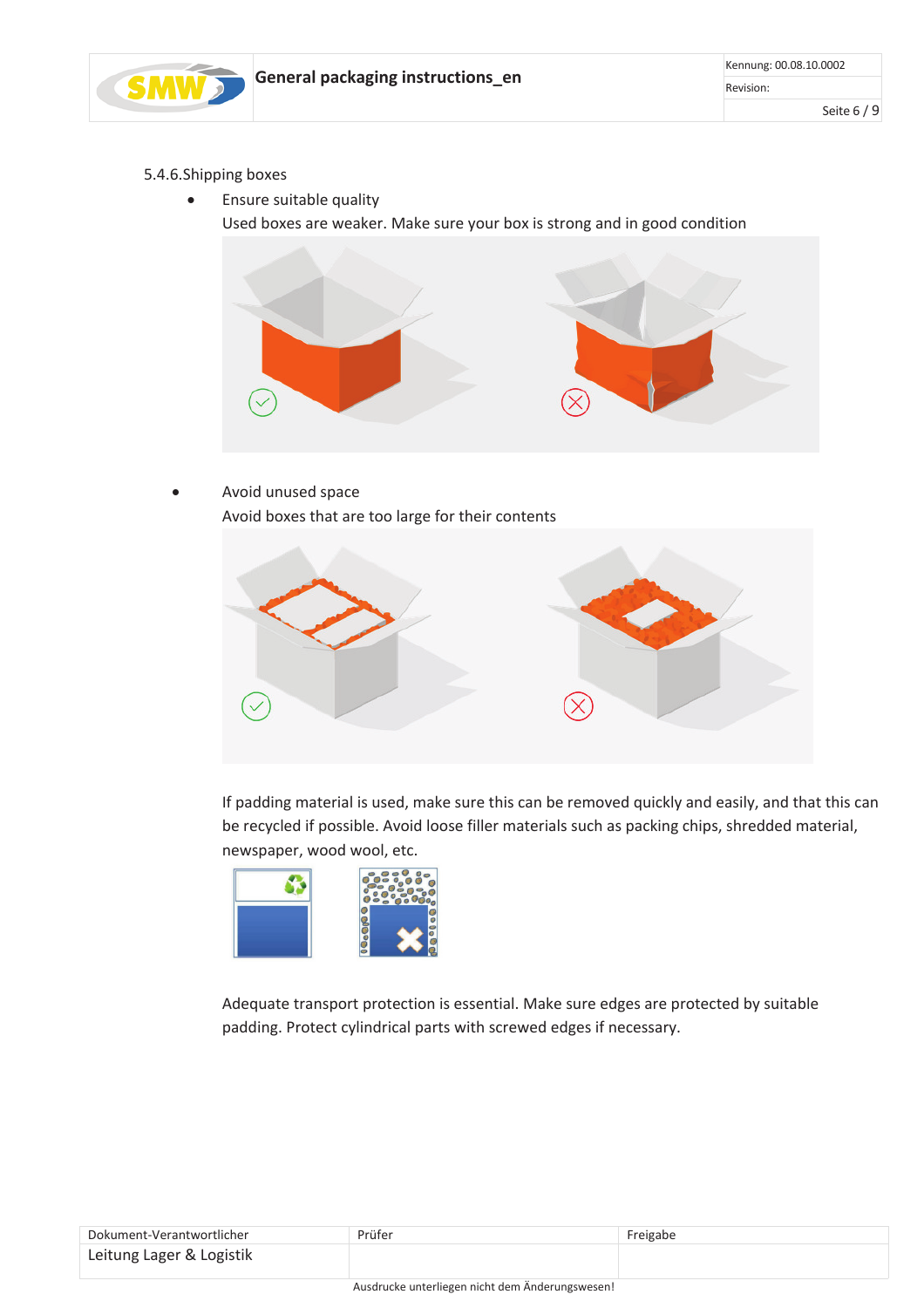

• Heavy boxes

Packages that are lifted manually should not be heavier than 20kg. Always deliver packages that weigh more than 20kg on pallets.



- 5.4.7. Irregular packages
	- Objects that are not packed in boxes Large unpackaged objects must be placed on a pallet. You can subsequently fit a wooden frame (stacking frame).

Make sure the load is secured on the pallet to prevent tilting and sliding.



When packing heavy and/or very large parts with a wooden box, crate, transport aids or pallets, make sure the inserts are designed such that the load is properly secured against sliding.



| Dokument-Verantwortlicher | Prüfer | Freigabe |
|---------------------------|--------|----------|
| Leitung Lager & Logistik  |        |          |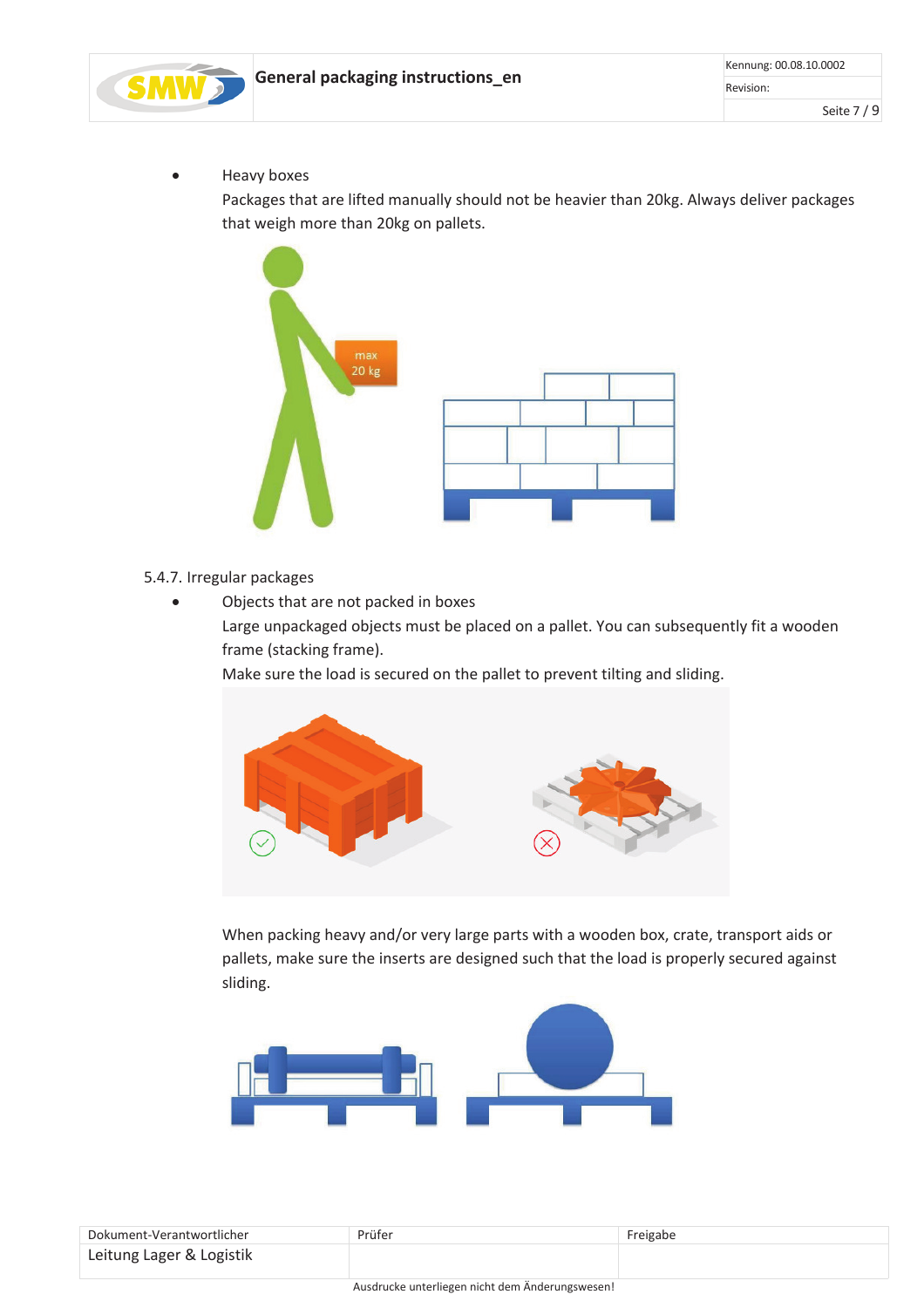

• Sharp/protruding objects

Sharp objects must be fitted with protective padding before packing in boxes. Make sure that nothing ever protrudes from a packed transport box because this can lead to damage during stacking. If necessary, use a larger transport box or consider the use of a pallet



# 5.4.8.Package marking

Each package must be labelled with the SMW order number, article number, article designation, quantity and quantity unit. With bulk goods, appropriate packaging unit labelling is necessary

If the labelling of one part is not expedient, package the parts in an adequate packaging container



#### 5.4.9.Imports from third countries

With imports from third countries (e.g. China, Russia, etc.) be sure to select the right packaging to guarantee safe import and seamless customs handling.

Wooden packaging must comply with the applicable laws and standards.

• Import regulations for solid wood packaging: To prevent the importation of wood pests, many countries have quarantine regulations. In 2002, the International Plant Protection Convention (IPPC) - a subordinate organisation of the Food and Agriculture Organisation (FAO) of the UN - introduced uniform provisions for shipping packaging made from solid wood: the ISPM 15 (International Standards for Phytosanitary Measures).

| Dokument-Verantwortlicher | Prüfer | Freigabe |
|---------------------------|--------|----------|
| Leitung Lager & Logistik  |        |          |